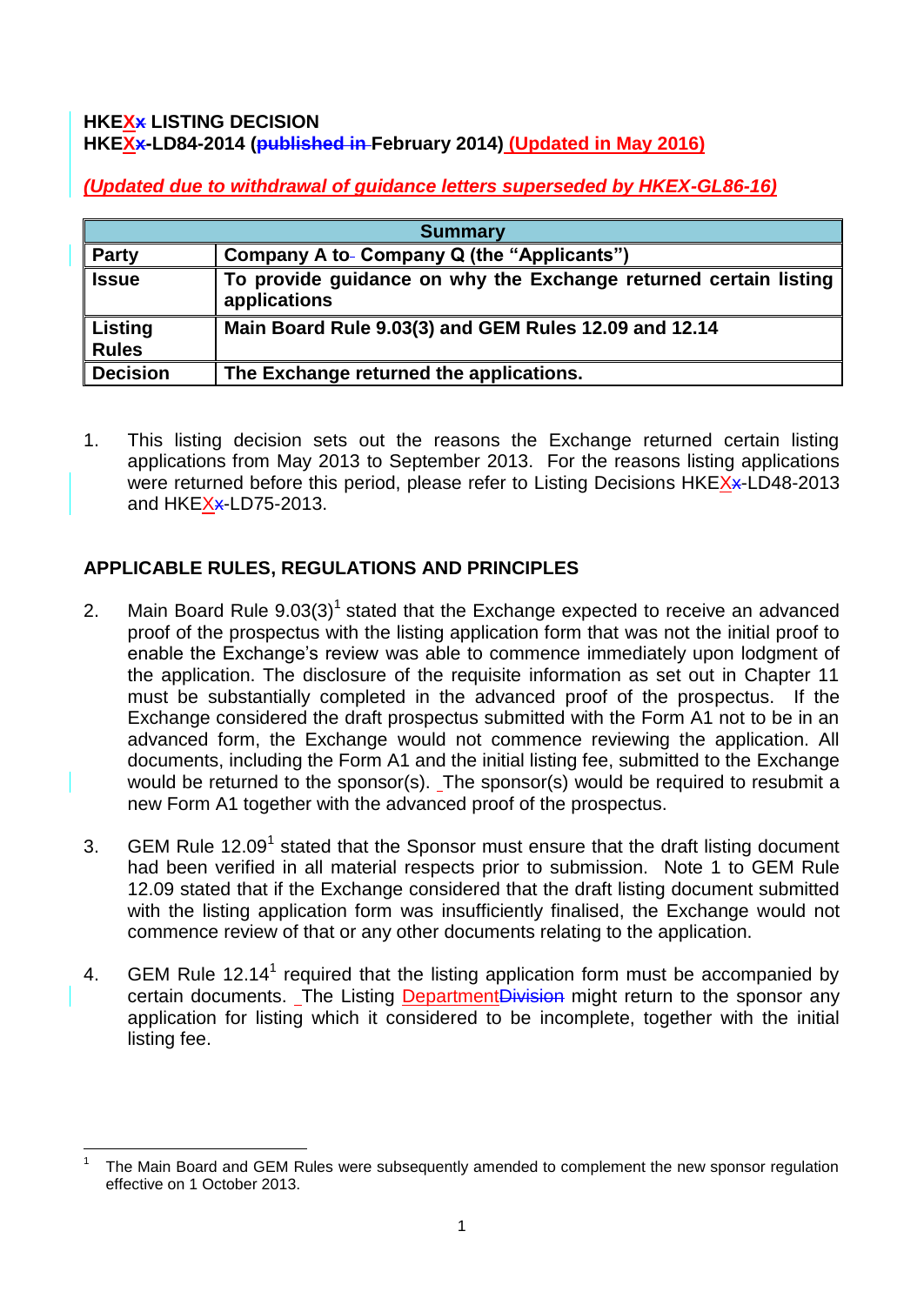## **ANALYSIS**

5. Set out below are reasons the Exchange considered the applications not in an advanced form and returned certain listing applications during the period from May 2013 to September 2013.

### Company A

- 6. Company A provided construction services. There were a number of deficiencies in disclosure:
	- (i) Packaging of business

The prospectus disclosed that Company A focused on Business Segment A, and that it would cease its business in Business Segment B upon completion of the last project in this segment although it contributed a significant amount of revenue during the track record period. The prospectus lacked sufficient details of Business Segment B, including why Business Segment B was included in the listing group given the focus on Business Segment A, and the impact on Company A's track record revenue and profit margin had Business Segment B been excluded in the first place.

Moreover, the sponsor had not demonstrated that Company A was able to meet the minimum profit requirement under Rule 8.05(1)(a) after excluding the profit from Business Segment B, and that there was no packaging issue by including Business Segment B in the listing group.

### (ii) Connected and related party transactions

Company A subcontracted the construction work to a connected party which resulted in a thin profit margin during the track record period and after listing. The prospectus lacked disclosure on how the pricing of sub-contracted work was determined and whether such continuing connected transaction was conducted on normal commercial terms. The prospectus also lacked disclosure on the basis of the recurring management fee income from a connected person.

### (iii) Workplace safety

Company A had not disclosed sufficient information on its workplace safety and related regulatory compliance during the track record period, including:

- the number of accidents and workers involved during the track record period and up to the latest practicable date, the level of severity of the accidents, the amount of compensation paid, Company A's maximum liabilities for the existing and potential claims, and whether Company A's accident rate was comparable to its industry peers;
- the underlying factors leading to the respective accidents and the measures taken by Company A and its subcontractors to improve the safety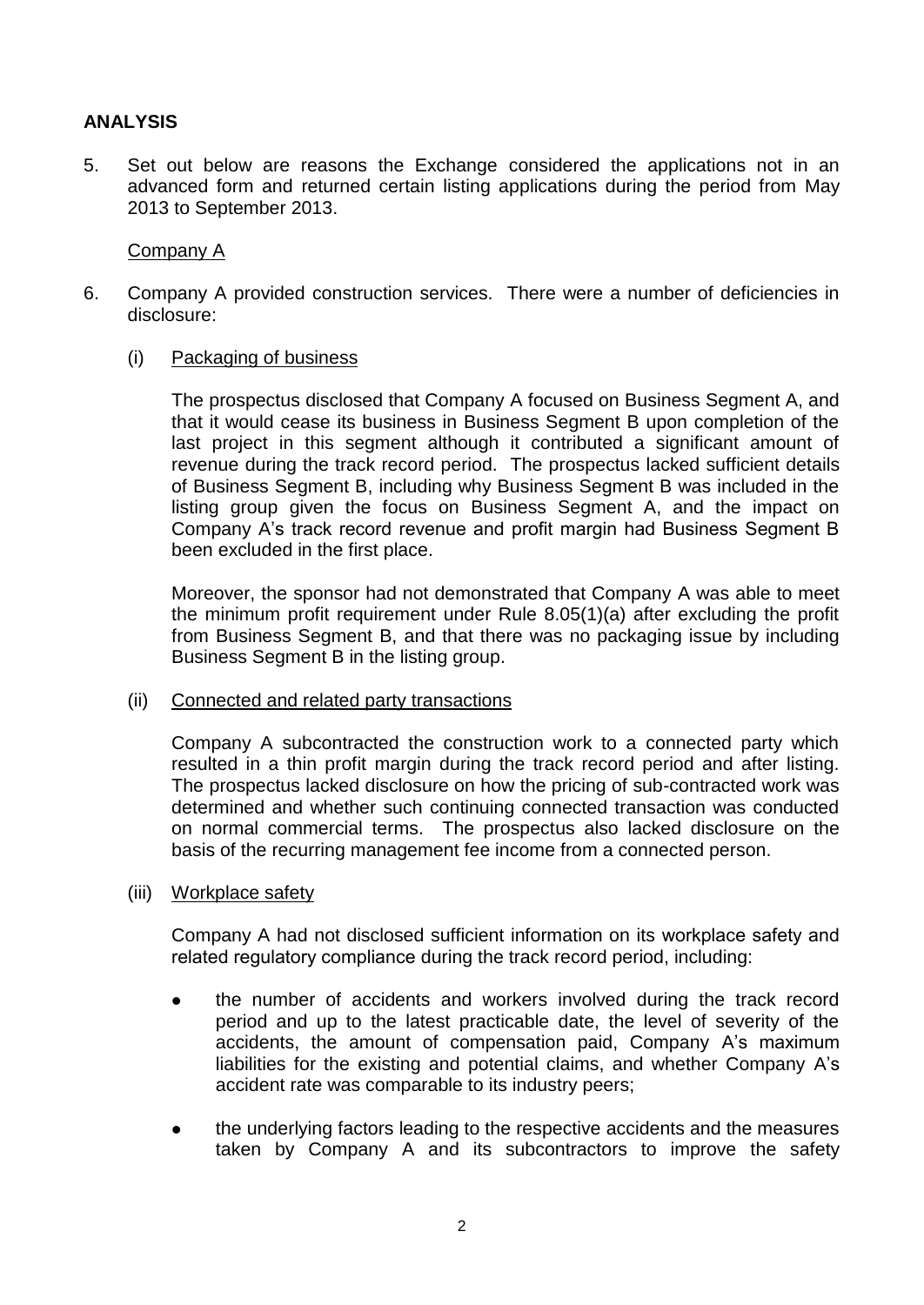standards and to prevent reoccurrence of similar accidents going forward; and

- how Company A monitored the performance and workplace safety of its subcontractors.
- (iv) Others

The disclosure in the prospectus did not follow the Exchange's guidance letters, including Guidance Letter HKEX<sub>\*</sub>-GL27-12<sup>2</sup> on the Summary section, Guidance Letter HKEX<sub>\*</sub>-GL41-12 on recent development of an applicant's operational and financial performance, Guidance Letter HKEXx-GL54-13<sup>3</sup> on risk factors, and Guidance Letter HKEX<sub>\*</sub>-GL33-12<sup>4</sup> on use of proceeds. *(Updated in May 2016)* 

## Company B<sup>\*</sup>

- 7. Company B was engaged in the entertainment business. The Exchange had raised a number of issues in its reply to Company B's pre-IPO enquiry. However, Company B failed to satisfactorily address these concerns when it submitted its listing application. Non-exhaustive examples of issues raised include:
	- the suitability for listing of Company B under GEM Rule 2.06;
	- obtaining an affirmative regulatory assurance that Company B can renew its operation license upon its reorganization, and a legal opinion on whether Company B had to obtain any other approvals under the relevant laws and regulations for its reorganization;
	- whether the contractual arrangements were legal and binding and that Company B had the ability to ensure the sound and proper operation of the contractual arrangements, and providing an explanation on how the contractual arrangements were in line with Listing Decision HKEXx-LD43-3;
	- the sponsor's view, with basis, on the adequacy and effectiveness of Company B's internal control measures to stay clear of anti-social forces and money laundering activities for a reasonable demonstration period; and
	- details of Company B's credit arrangements and a legal opinion on whether the credit arrangements complied with the relevant laws and regulations.
- 8. In addition, the prospectus had a number of deficiencies in disclosure:

<u>.</u>

<sup>&</sup>lt;sup>2</sup> Withdrawn in May 2016. Superseded by Section A of Appendix 1 in HKEX-GL86-16.

 $3$  Withdrawn in May 2016. Superseded by Section B of Appendix 1 in HKEX-GL86-16.

<sup>&</sup>lt;sup>4</sup> Withdrawn in May 2016. Superseded by Section I of Appendix 1 in HKEX-GL86-16.

GEM listing applicant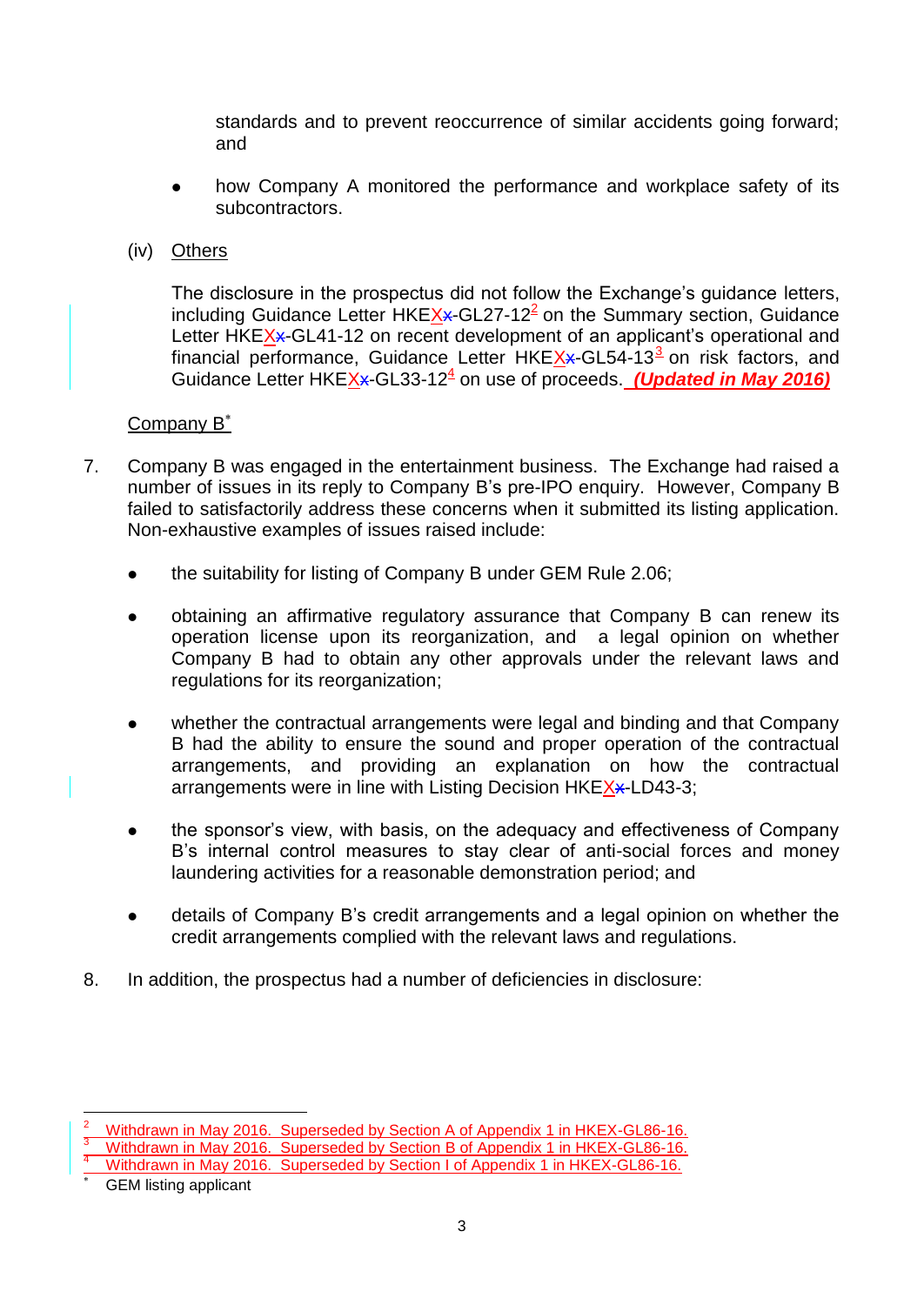### (i) Sustainability of business due to reliance on major customers and suppliers

Company B relied heavily on its major customers and suppliers. Lit had a short operating history and had recently moved to a new business premise. The prospectus lacked sufficient disclosure on:

- Company B's sustainability of business taking into account its reliance on a few customers and suppliers;
- whether its track record results was reflective of its future performance given the potential impacts from the relocation; and
- information as required under Listing Decision HKEX<sub>x</sub>-LD107-1, including details of the customer and the suppliers (e.g. background, profile, years of relationship with Company B, circumstances leading to the cooperation, etc.), whether the concentration of customers and suppliers was a common industry practice, plans and measures to mitigate the reliance, the contingency plan if Company B failed to renew the agreements with the customers and the suppliers, and the operational and financial impact of the relocation of the business premise.

#### (ii) Liquidity and working capital management

Company B recorded operating cash outflows and a substantial increase in accounts receivable and accounts receivable turnover days during the track record period. The prospectus lacked disclosure on:

- Company B's plan to service its indebtedness and development plans, and the basis on which the directors and the sponsor were satisfied that Company B had sufficient working capital to meet its present requirements and future development plans as per Guidance Letter HKEXx-GL37-12;
- the subsequent settlement of accounts receivable as at the latest practicable date, reasons for the prolonged accounts receivable turnover days and Company B's provision policy and measures in place to expedite debt collection; and
- whether Company B had experienced any difficulty in obtaining credit facilities, default in its payment obligations or breach of financial covenants.

### (iii) Others

The prospectus also lacked disclosure on the following:

- details of Company B's expansion plan and the latest status;
- the latest operational and/ or financial performance subsequent to the track record period, and a commentary on the impact of listing expenses on Company B's financial performance as per Guidance Letter HKEXx-GL41-12; and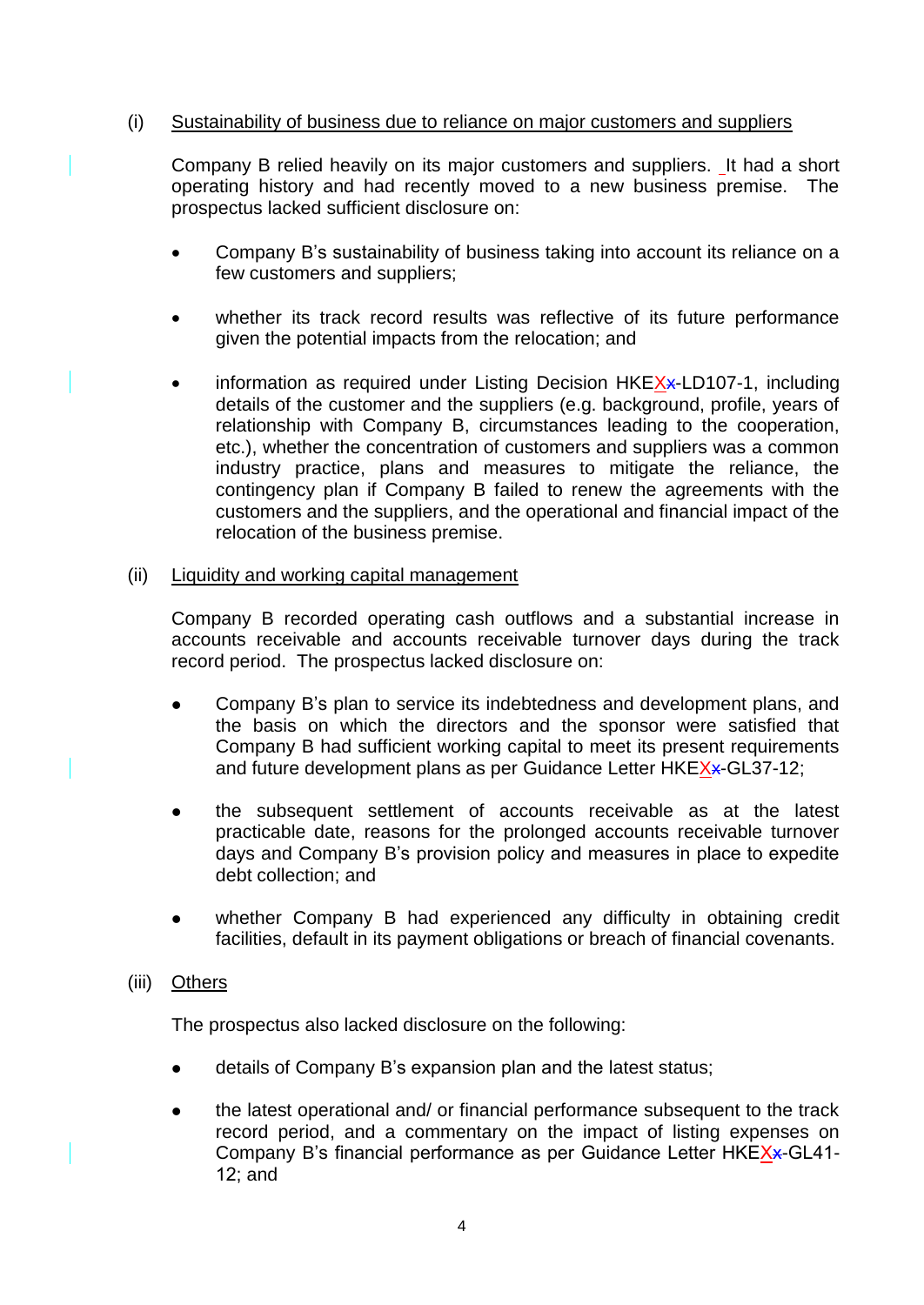details of biographies of the directors and senior management members as required under our standard comments SC-4.5 and 4.6<sup>5</sup>.

## Company C

9. Company C was a financial service provider. There were a number of deficiencies in disclosure:

## (i) Non-compliances

There were a significant number of non-compliance incidents related to Company C's core business and operations. However, there was insufficient disclosure on the details of these incidents as required under Guidance Letter HKEX<sub>\*</sub>GL63-13, including:

- how and by whom the non-compliances were detected;
- the period in which the non-compliances occurred;
- the directors' involvement in the non-compliances;
- the operational and financial impacts;
- Company C's compliance record and results of regulatory inspections during the track record period and up to the latest practicable date;
- the rectification and precautionary measures implemented;
- the sponsor's and internal control adviser's views on the adequacy and effectiveness of these internal control measures;
- whether Company C was able to meet the minimum profit requirement under Rule 8.05(1)(a) after excluding the revenue and profit arising from the non-compliances; and
- the sponsor's view on directors' suitability under Rules 3.08 and 3.09.

### (ii) Business operations

-

The prospectus lacked a comprehensive description of the key aspects of Company C's business operations:

 procedures for opening new accounts, including customers' credit assessment and collateral valuation, procedures and timing of trade execution and settlement, and the matching mechanism used for trading;

With effect from 1 October 2013, the disclosure requirement on biographies of the directors and senior management members under standard comments SC4.5 and 4.6 were replaced by the requirements set out in paragraphs 3.2 and 3.3 of Guidance Letter HKEXx-GL62-13, which was withdrawn in May 2016. Superseded by Section H of Appendix 1 in HKEX-GL86-16. *(Updated in May 2016)*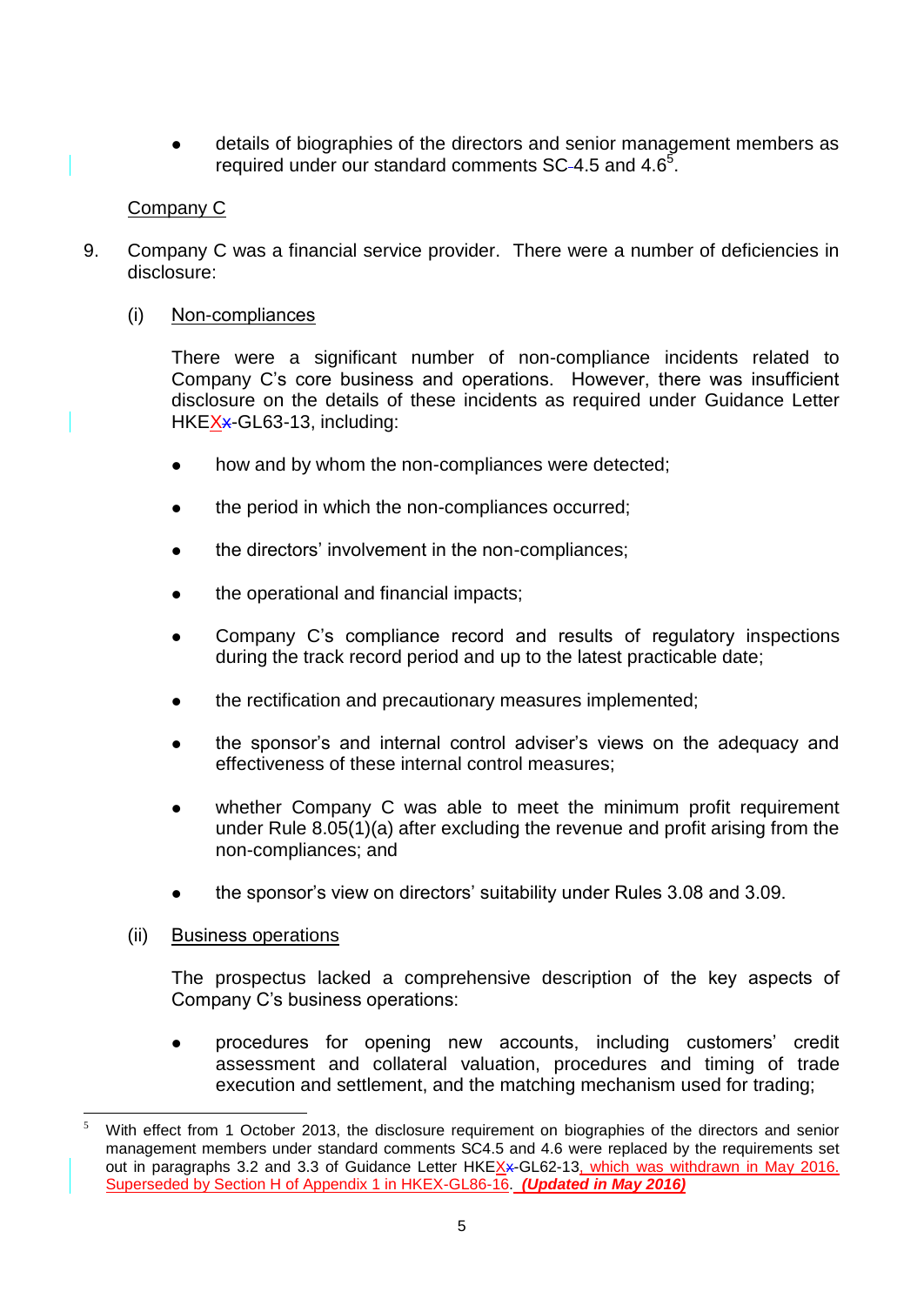- details of business arrangements with customers, business partners and hedging partners;
- the number and amount of error trades, the loss incurred and the internal control measures adopted to prevent recurrence; and
- detailed arrangements for the referral of customers and the associated risks, in particular, the revenue model, roles and responsibilities of parties involved, and the internal control measures to monitor and identify high risk customers, abnormal trades and potential laundering activities.

#### (iii) Hedging

The prospectus lacked sufficient disclosure of Company C's hedging strategy and risk control measures, such as:

- factors considered in making hedging decisions, the effectiveness of the hedging activities during the track record period, the percentage of "exposure" to be hedged and whether the transactions entered into were for hedging or for "speculative" purpose;
- the internal control measures to manage hedging risks, experience of the relevant personnel, and details of the review and reporting system; and
- a detailed analysis of the underlying causes for the fluctuation in income despite the adoption of the hedging activities.

#### (iv) Money laundering

There were allegations concerning the source of funds used by a customer of Company C. Company C had failed to disclose:

- details and source of the allegations, the investigations conducted by Company C and the related findings, and whether Company C had reported these incidents to the regulatory authorities;
- how Company C settled the trading account, revenue and profit generated from the customer and clients referred to Company C, and the operational and financial impact to the Company C as a result of the termination of relationship with the customer;
- details of internal control measures and whether Company C had enhanced its internal control measures as a result of this incident, in particular, on know-your-clients procedures; and
- the sponsor's view on the adequacy and effectiveness of the enhanced internal control measures and its compliance with all relevant regulatory requirements.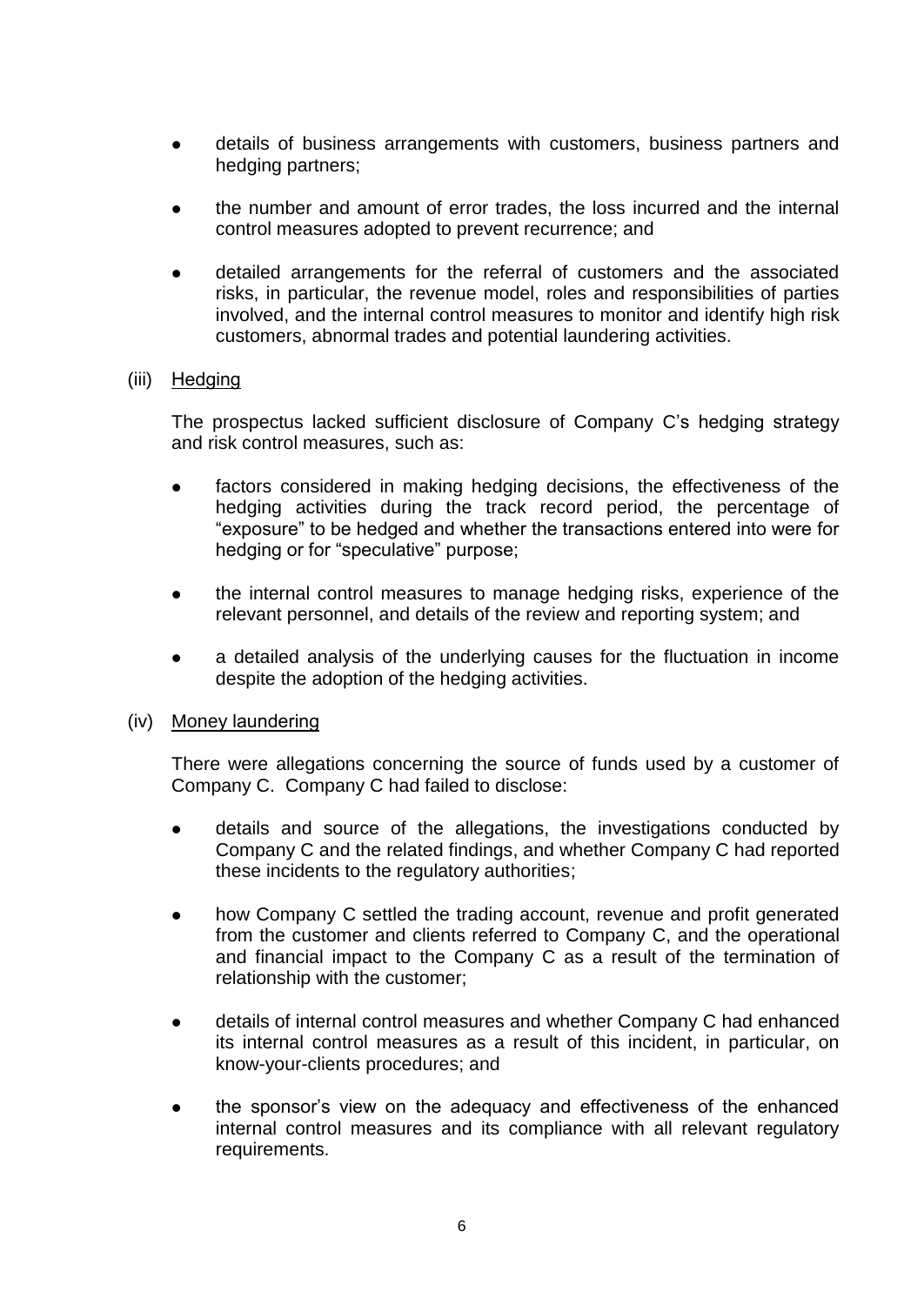### (v) Liquidity and working capital management

Company C recorded operating cash outflow and a significant increase in trade receivables from hedging counterparties. Company C had failed to disclose:

- a detailed analysis of the reasons leading to an increase in receivables;
- the fluctuation in account receivables and accounts payables turnover days, subsequent settlements, and its financing capability to fund its working capital shortfalls; and
- its credit policy and account receivables provision policy.

## (vi) Future plans and use of proceeds

Company C proposed to finance its business expansion to new geographical markets with the IPO proceeds. The prospectus lacked disclosure on:

- the expected timeframe of Company C's expansion plan;
- the source of funding in addition to IPO proceeds;
- how the expansion plan might affect Company C's business and risk exposure; and
- the basis of selecting new geographical markets, and the relevant regulatory requirements and compliance procedures.

## Company D<sup>\*</sup>

- 10. Company D was involved in the provision of financial services.
- 11. Company D did not comply with the relevant laws and regulations applicable to its core business and operations during the track record period. Following the principles of Listing Decision HKEX<sub>x</sub>-LD19-2011, we normally require a demonstration period of at least 12 months from the date the applicant ceased all non-compliances with the financial results during the demonstration period audited. There should also be full details of the independent consultant's reviews and conclusions on Company D's internal control measures in the prospectus. Company D did not meet the aforesaid requirements in Listing Decision HKEXx-LD19-2011. Further, the prospectus also lacked sufficient information on Company D's non-compliances, such as the date of implementation of Company D's enhanced internal control measures, and the sponsor's view on the adequacy of internal control measures and suitability of directors under GEM Rules 5.01 and 5.02.
- 12. The prospectus also lacked disclosure on:

GEM listing applicant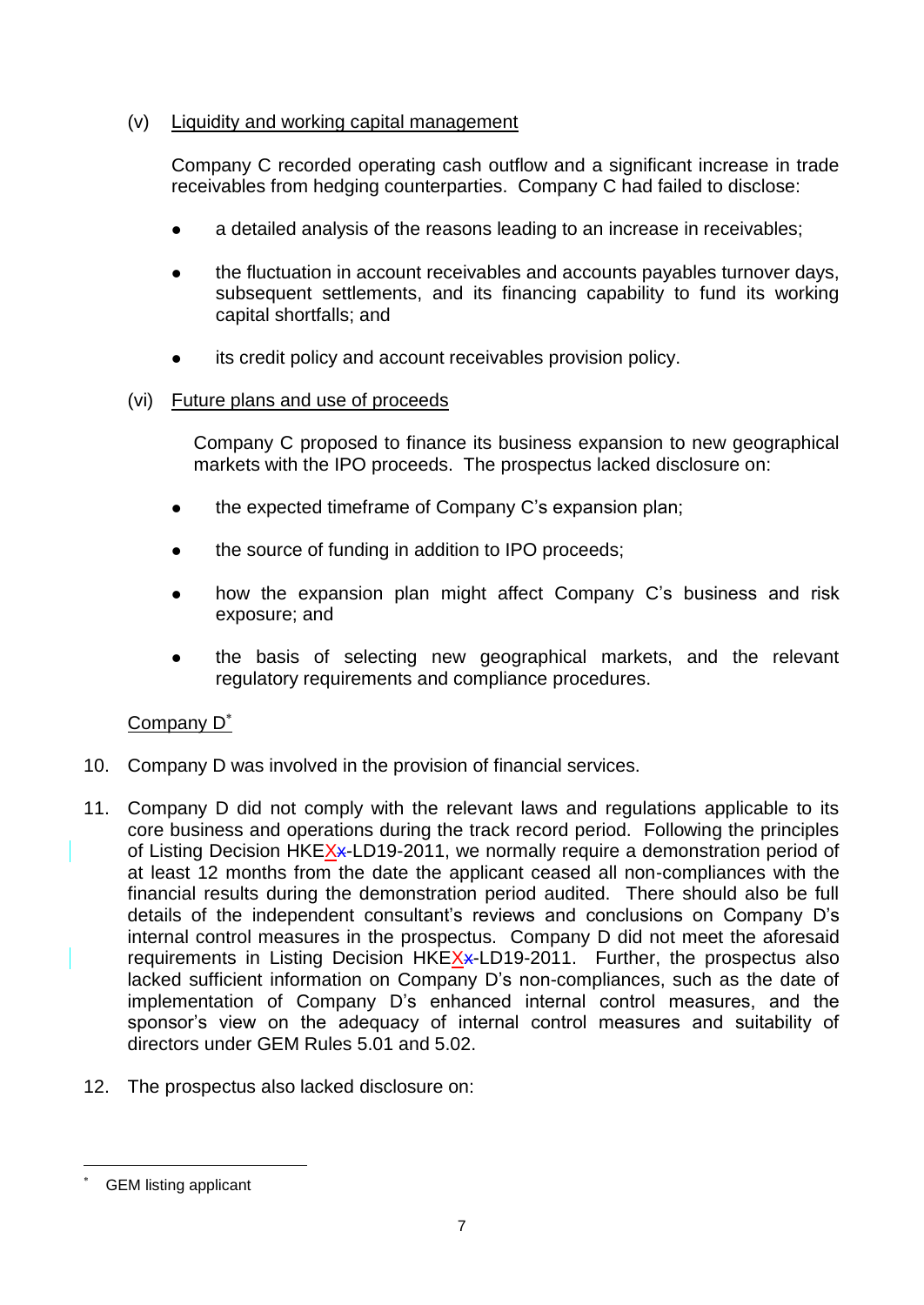- the reason for the change in auditor and whether there was any matter that had to be drawn to our attention to;
- reasons for the significant growth in a particular business segment during the track record period and how Company D generated fee and commission income from this segment;
- more information on the financial assets acquired by Company D at a discount during the track record period (e.g. nature of the financial assets and the acquisition criteria), the background of the party who purchased these financial assets from Company D subsequently and whether Company D recorded any gain/ loss from the disposal of the financial assets;
- specific risk management measures, such as frequency of evaluating the value of collaterals, action taken for any significant decrease in collateral value, valueto-loan ratios, risk management measures for unsecured loans, and details of internal control measures on anti-money laundering activities, etc.; and
- why Company D did not apply for a Main Board listing given that it would be able to meet the minimum profit requirement under Main Board Rule 8.05(1).

### Company E

13. Company E was an equipment manufacturer. During the track record period, it sold products to a sanctioned country, and there was no disclosure on whether Company E or any parties involved in the listing would be subject to sanctions risk. Further, the directors, the sponsor and the legal advisers had not provided their views, with basis, on sanctions risk, and how it might affect Company E's suitability for listing.

## Company F

- 14. Company F was a food manufacturer. It was involved in non-compliant financing activities but did not provide audited financial results for a demonstration period of at least 12 months from the date it ceased all non-compliant financing activities in accordance with Listing Decision HKEX<sub>x</sub>-LD19-2011.
- 15. In addition, there were a number of deficiencies in disclosure:
	- (i) there was a lack of disclosure of an abandoned listing plan on another exchange, and the reasons for including different entities in the current proposed listing group; and
	- (ii) Company F failed to make the required disclosure on its distributorship business model per Guidance Letter HKEXx-GL36-12, such as the relationship and differences between different types of distributors, measures to avoid cannibalization and competition among distributors, and the risk of inventory accumulation at the distributors' level, etc.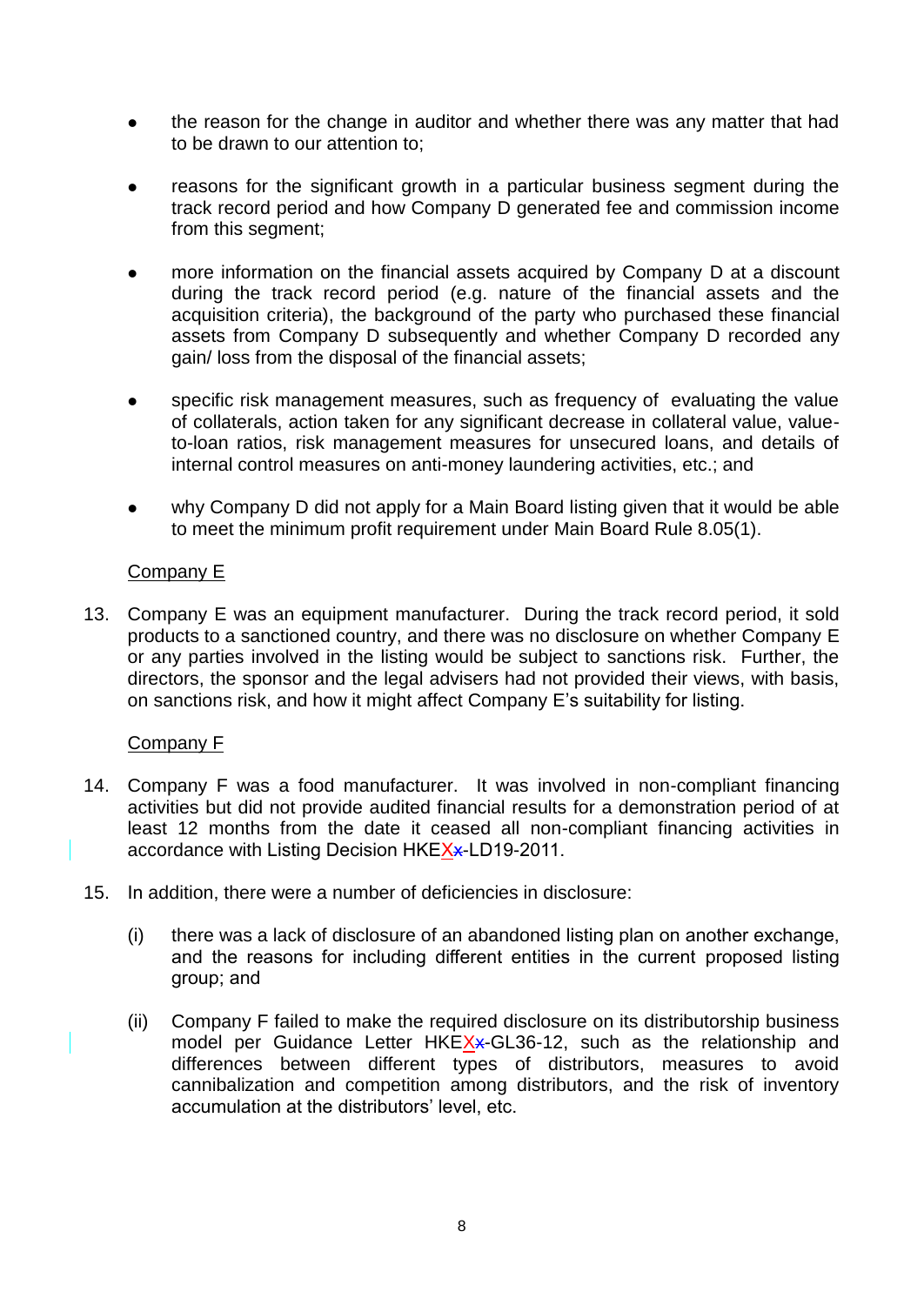## Company G<sup>\*</sup>

16. Company G was engaged in the processing, manufacturing and sale of certain products. There were a number of deficiencies in disclosure:

### (i) Customers

The prospectus lacked sufficient disclosure on:

- the background of Company G's major customers, and there was no disclosure on the distributorship business model as per Guidance Letter HKEX\*GL36-12;
- revenue breakdown by customer types and how the change in customer mix had affected/ would affect Company G's financial performance; and
- key terms of sales agreements and framework agreements with different types of customers.

### (ii) History and development

The prospectus lacked details of the commercial rationale behind certain transactions and cooperation agreements between shareholders.

In addition, some of the founders left Company G during the track record period. The directors and the sponsor had yet to demonstrate whether their departures would affect Company G's compliance with the management continuity requirement under GEM Rule 11.12A(3).

### (iii) Financial information

The prospectus lacked meaningful discussion on Company G's fluctuating gross profit margin during the track record period, its cost control measures in managing fluctuations in raw material prices, and whether Company G was able to pass on the increase in purchase costs to its customers.

Company G had significant inventory, prepayments and loans at year end. The prospectus lacked disclosure on the ageing analysis and the provision policy of Company G's inventories, the key terms of prepayments, and the background of the lenders of the loans.

### (iv) Use of proceeds

Company G allocated about half of its IPO proceeds to enhance its production capacity despite a decreasing utilization rate during the track record period. The prospectus lacked disclosure on the justifications for the expansion plan, the current status of the expansion plan, the types of products to focus on, and the selection criteria for acquisition or co-operation target, etc.

GEM listing applicant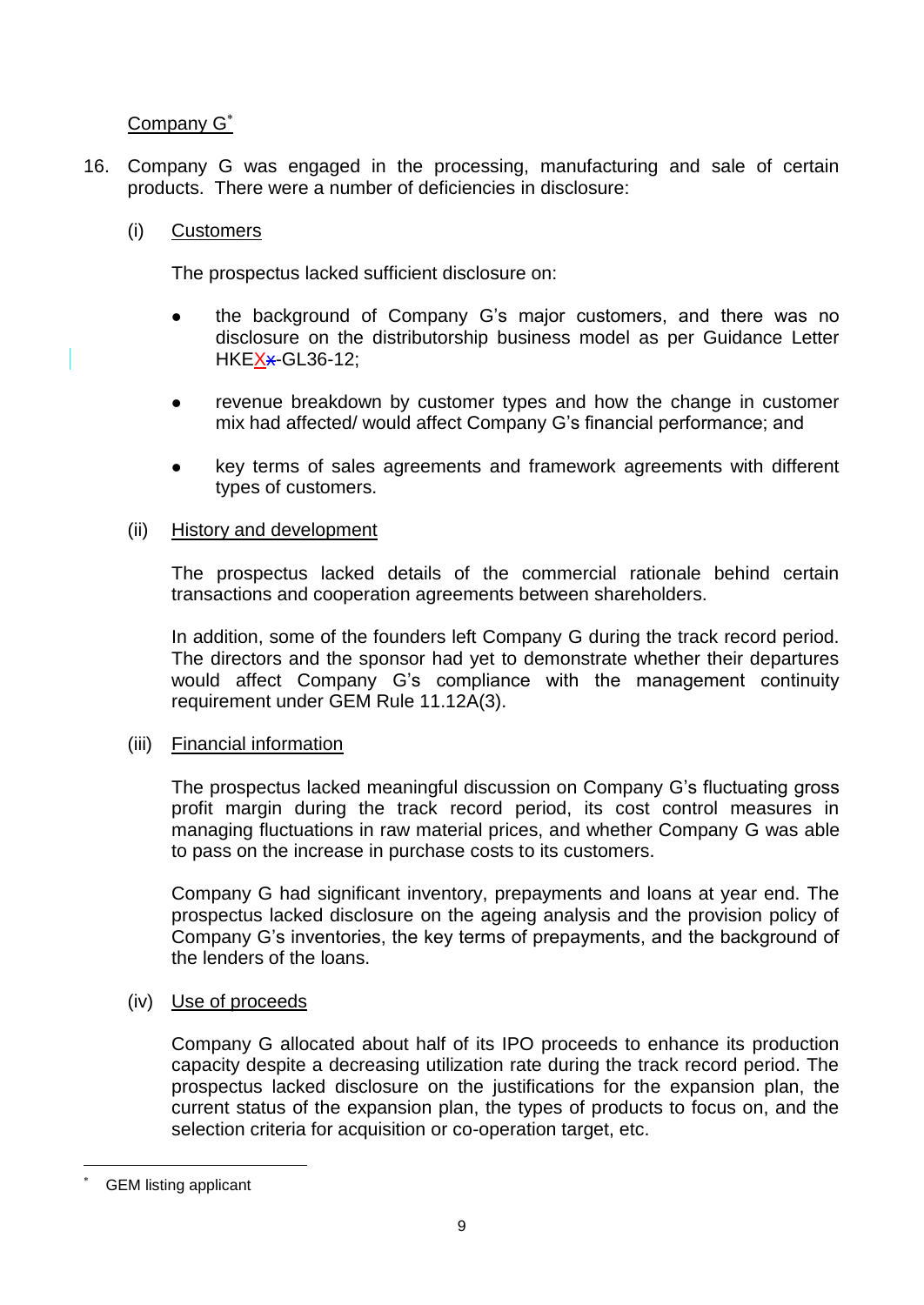### (v) Non-compliance incidents

There was insufficient disclosure on Company G's internal control measures, the identity and qualification of the internal control adviser together with the key findings and recommendations, and whether Company G had implemented the recommendations.

### (vi) Industry overview

The prospectus failed to provide market information on Company G's major products and a meaningful discussion on how these products compared with its substitutes in terms of pricing and usages.

## Company H<sup>\*</sup>

17. Company H was a manufacturer. It did not fully address the comments previously raised by the GEM Approval Group before the submission of a renewed listing application. Comments were raised in relation to the impact of certain litigations on the suitability of directors, the minimum cash flow requirement, the significant decline in net profit, the decline in profit margin of new customers, etc.

## <u>Company I<sup>\*</sup></u>

- 18. Company I was a manufacturer.
- 19. During the track record period, Company I was engaged in non-compliant financing arrangements. Based on Listing Decision HKE $X$  x-LD19-2011, we require a demonstration period of at least 12 months from the date the applicant ceased all noncompliances with the financial results during the demonstration period audited. Further, there should be full details of the independent consultant's reviews and conclusions on Company I's internal control measures in the prospectus. Company I did not meet the aforesaid requirements in Listing Decision HKEXx-LD19-2011. Further, the disclosure on the non-compliant financing arrangements was limited and was not in line with the principles under Listing Decision HKEXx-LD19-2011. Nonexhaustive examples of information which should be disclosed include:
	- reasons for the non-compliance, the nature and the aggregate amount of noncompliant bills during the track record period and up to the date of cessation of such practice, and the background of the parties to which the bills were endorsed/ discounted;
	- a PRC legal opinion on the legal consequences and maximum penalties to be imposed on Company I, and whether any regulatory assurance had been obtained from competent authorities;
	- the amount of interest expenses saved by adopting the non-compliant financing arrangements, and whether Company I was able to meet the minimum cash flow

GEM listing applicant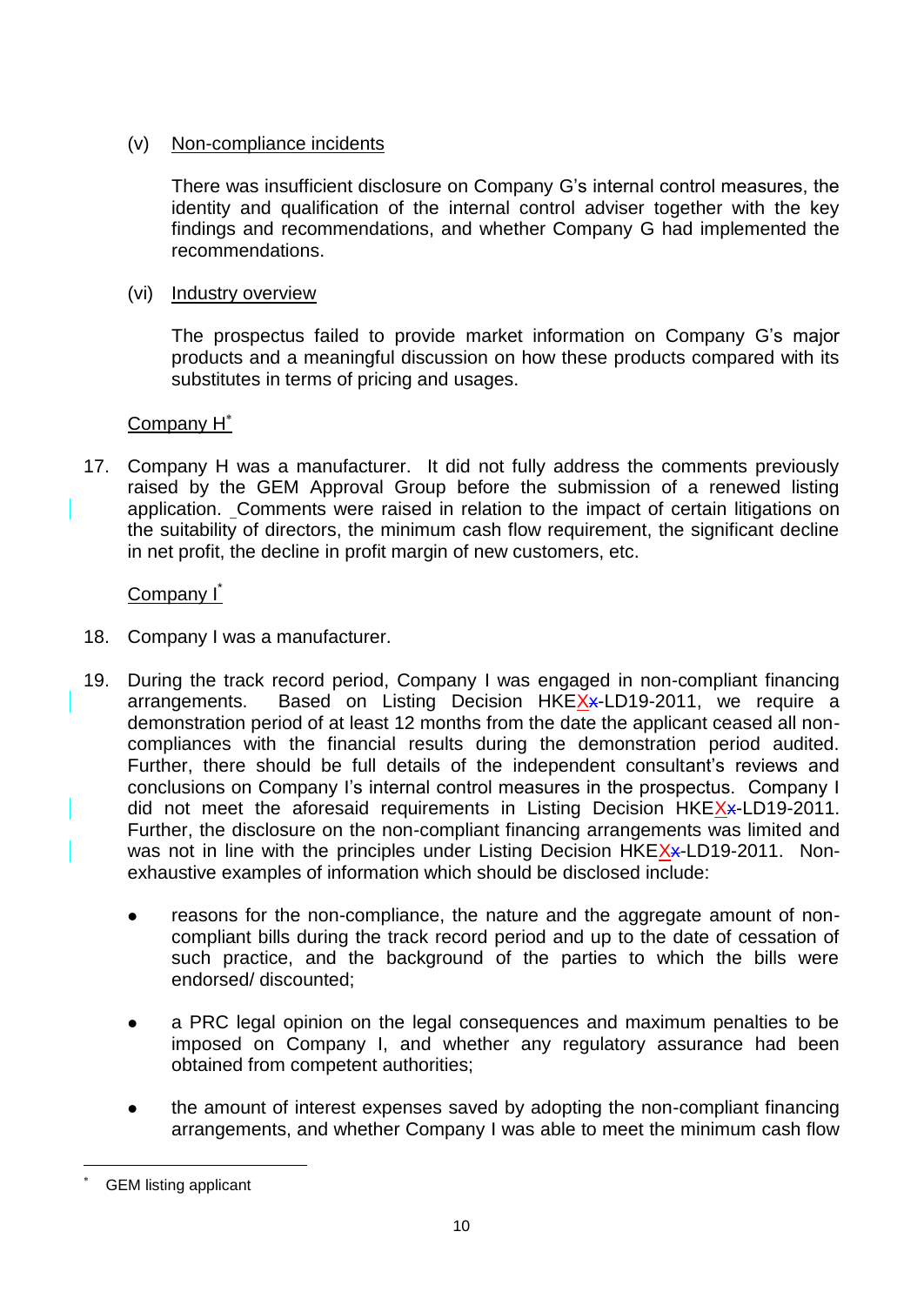requirement under GEM Rule 11.12A(1) it did not engage in the non-compliant financing arrangements;

- directors' and senior management's involvement in the non-compliance; and
- the sponsor's view on directors' suitability under GEM Rules 5.01 and 5.02 and Company I's suitability for listing under GEM Rule 11.06 taking into account the non-compliance.
- 20. For Company I's other non-compliances, the following should be disclosed in addition to the information requested under Guidance Letter HKEXx-GL63-13:
	- the significance of each of the production facilities with title defects (e.g. revenue contribution, production capacity, GFA, etc.), and their respective carrying values at the end of the track record period; and
	- the amount of non-compliance loans extended during the track record period.

### Company J

- 21. Company J was a pharmaceutical company. There were a number of deficiencies in disclosure:
	- (i) Business model distributorship

Company J distributed most of its products through distributors. The prospectus lacked sufficient information on the Group's distributorship business model as set out as per Guidance Letter HKEXx-GL36-12.

(ii) Transactions with sanctioned countries

Company J planned to export its products to and commence sales activities in sanctioned countries. However, there was insufficient disclosure on the details of these transactions and whether these export activities/ sales would be subject to any sanctions in the prospectus.

(iii) Relocation and subcontracting

Company J engaged a third party subcontractor to produce certain pharmaceutical products due to the relocation of its production facilities. However, the prospectus lacked disclosure on the material details of the subcontracting arrangement and the relocation plan, such as:

- the amount of revenue from the sales of products produced by subcontractors;
- the quality control of subcontracted products and the protection of confidential information;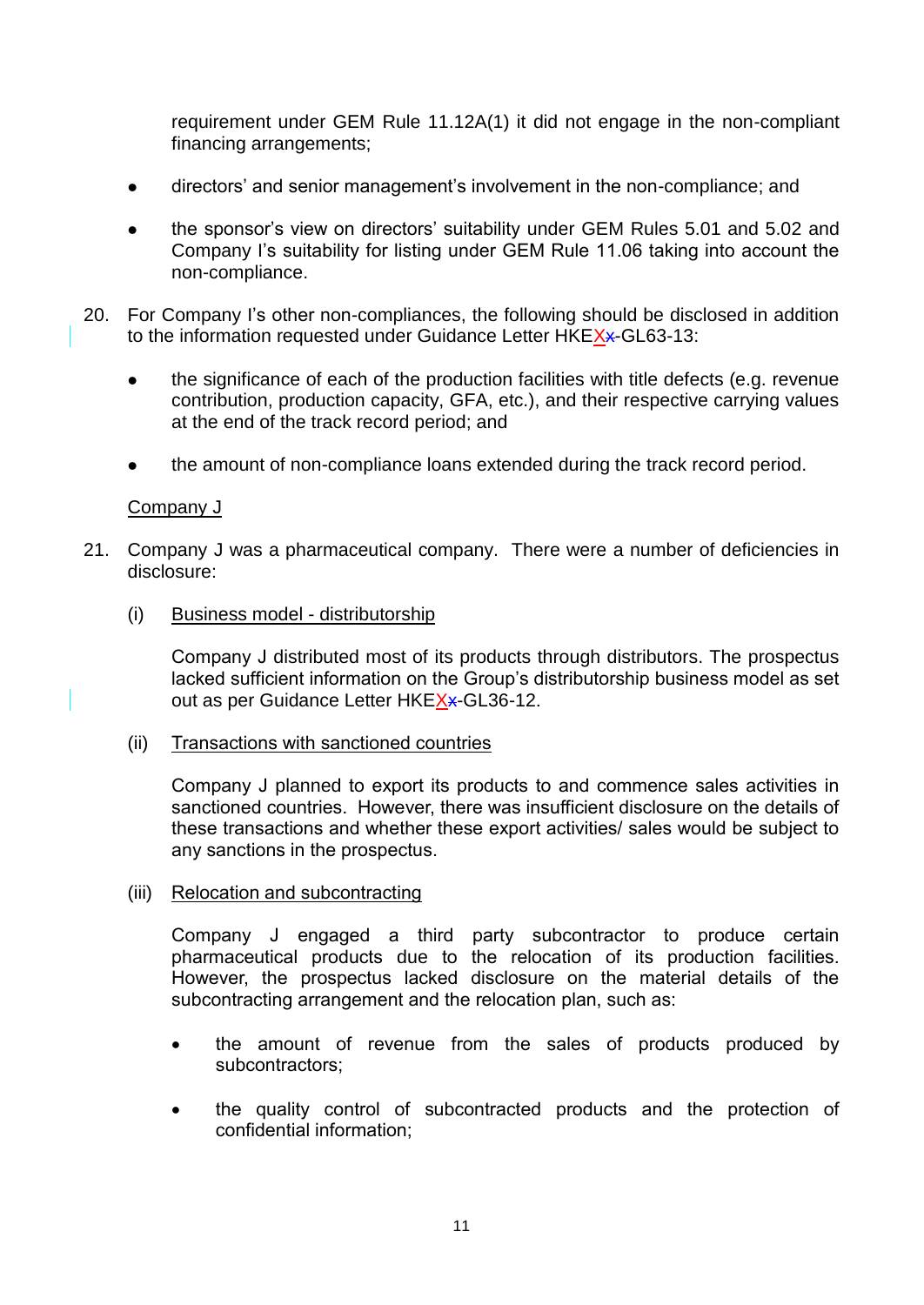- salient terms of subcontracting agreements and the availability of alternative subcontractors; and
- reasons for the relocation, the expected timeframe, the capital expenditures incurred and to be incurred, the source(s) of funding, and the expected increase in production capacity.

#### (iv) Summary

The "Summary" section of the prospectus lacked sufficient information to provide a concise overview of Company J's business operations and to highlight significant matters as per Guidance Letter HKEXx-GL27-12<sup>2</sup>. Material information that was missing included: *(Updated in May 2016)*

- key aspects of the group's business by segments, including the respective product features, major customers, major suppliers, sales and distribution channels, and market share of each segment;
- a breakdown of operating income and gross margin by business segments, followed by a high-level discussion on the material changes during the track record period and up to the latest practicable date;
- business relationships with the controlling shareholder, which was also a major supplier, and a commentary on the fluctuation in the level of purchases during the track record period;
- impact of government price controls on Company J's pharmaceutical products;
- a brief summary of the material business risks faced by Company J;
- recent developments post track record period; and
- the industry and regulatory environments concerned.

### (v) Product Quality

Based on the result of our desktop research, the Exchange noted that Company J had failed to disclose sufficient information on certain product quality issues in the prospectus, such as whether it received any complaints or requests for return, whether it had any product liability, the rectification measures taken/ to be taken, and whether the issues suggested poor quality control or reflected negatively on its directors' suitability.

(vi) Bribery

Based on the result of our desktop research, the Exchange noted that Company J failed to disclose in the prospectus details of a bribery incident, the financial and operational impact of the incident to Company J, the internal control and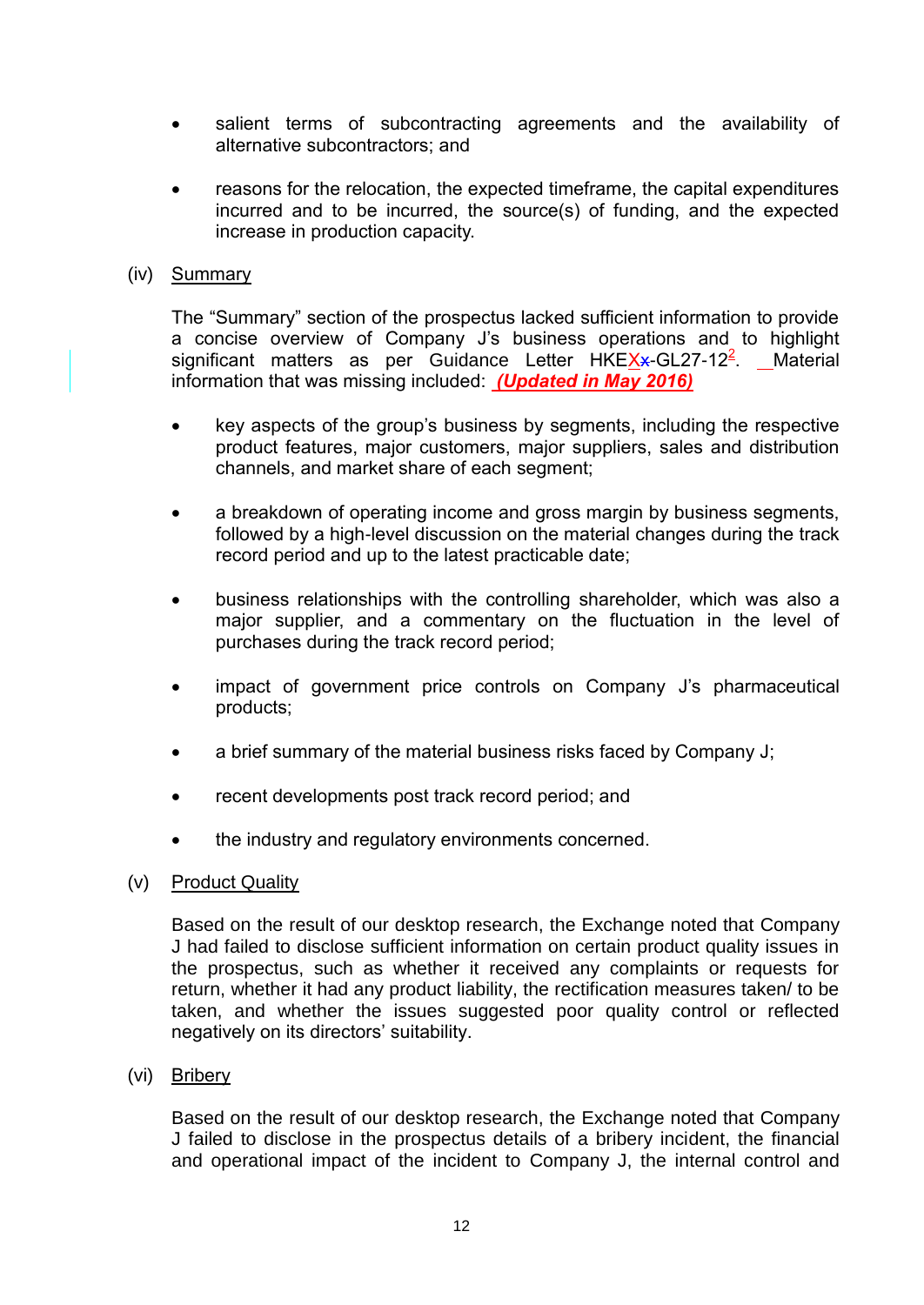anti-bribery measures to prevent the reoccurrence of similar events, and the sponsor's view on directors' suitability under Rules 3.08 and 3.09.

### Company K

- 22. Company K was a service provider in the PRC.
- 23. Company K entered into a pre-IPO investment agreement with a number of pre-IPO investors, pursuant to which the pre-IPO investors might put back their shares to Company K or its controlling shareholder when certain conditions were not met. Under Guidance Letter HKEXx-GL43-12, put or exit options are disallowed, except when the terms of the pre-IPO investment clearly states that the put or exit option could only be exercised when listing does not take place. To follow the Guidance Letter, Company K would have had to amend the terms of the pre-IPO investment and follow the 180-day requirement set out in the Guidance Letter HKEXx-GL29-12 (unless there was a legal opinion that such amendment would not constitute a new agreement), or unwind the pre-IPO investment.
- 24. In addition, there were a number of deficiencies in disclosure:

### (i) Restricted business

Foreign investment in Company K's business in the PRC was restricted by laws and regulations. Company K should have, with the support of a legal opinion, stated clearly what the relevant regulatory requirements were, whether the authority providing an opinion on Company K's compliance with the requirements was the competent authority, and whether Company K had complied with the requirements during the track record period and as at the latest practicable date.

(ii) Ownership of shareholding in subsidiary

Company K had, during the track record period, transferred certain equity interest in a subsidiary to a related party but retained the related shareholder rights. Company K should have clarified, with the support of views from a PRC legal adviser and the reporting accountants, the ownership of the interests and the appropriate accounting treatment under the accounting standards.

#### (iii) Competition with controlling shareholders

The controlling shareholder of Company K held interest in a business that might compete with Company K. The prospectus lacked disclosure on the competing business as required under Rule 8.10, and on how the potential competition could be dealt with.

### (iv) Others

The prospectus also lacked disclosure on:

one of its business segments to reflect its actual operations;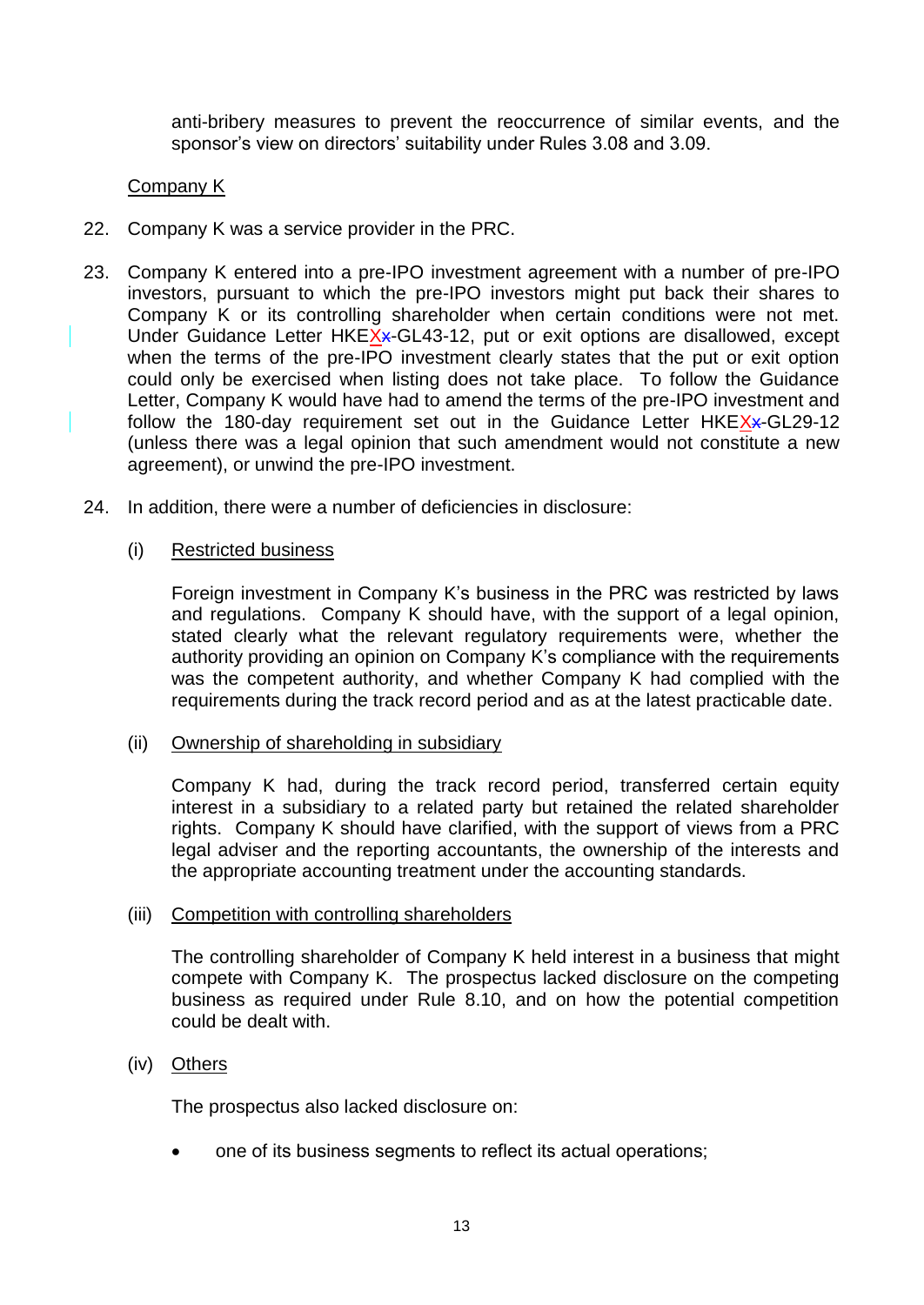- a concise overview of Company K's business and highlights of significant matters in the Summary section as per Guidance Letter HKEXx-GL27-12<sup>2</sup>; *(Updated in May 2016)*
- measures taken/ to be taken by Company K to monitor and control the quality of services, protect the environment, and maintain a healthy and safe environment for customers and employees;
- the experience of its staff and whether all professional employees performed their jobs within the permitted scope of their licenses;
- $\bullet$  suppliers' concentration as per Listing Decision HKE $X$ x-LD107-1, whether certain rights provided under the terms of the agreements with suppliers was in accordance with industry practice and highlight the risk of losing such rights;
- a detailed analysis of how the government's regulation over pricing had affected Company K during the track record period;
- salient terms of certain management agreements, basis of determining the rights of each party, revenue/ management fee arrangement, etc.;
- the maximum exposure on short-term investments over the track record period, its treasury and investment policies and related risk control measures, management expertise and experience involved in the risk control measures, and the sponsors' view on whether these risk control measures were adequate and effective; and
- material details of the loan to be repaid by part of the IPO proceeds and the expansion plan.

## Company L

- 25. Company L was a mining company. It had not satisfactorily addressed issues raised in the Exchange's guidance letters in response to its pre-IPO enquiries, including why it adopted a corporate structure which would result in numerous connected transactions after listing and why contractual arrangements were adopted when they were not necessary. Besides, Company L failed to follow the disclosure requirements set out in:
	- (i) Listing Decision HKEXx-LD43-3 on structured contracts. In particular, despite the PRC legal advisers had opined that certain aspects of the structured contracts may not be enforceable, Company L had not taken any action to mitigate or address the issue;
	- (ii) Guidance Letter HKEX<sub>X</sub>-GL52-13 for mineral companies;
	- (iii) Main Board Rule 18.29 regarding the presentation of Company L's mineral resources and reserves;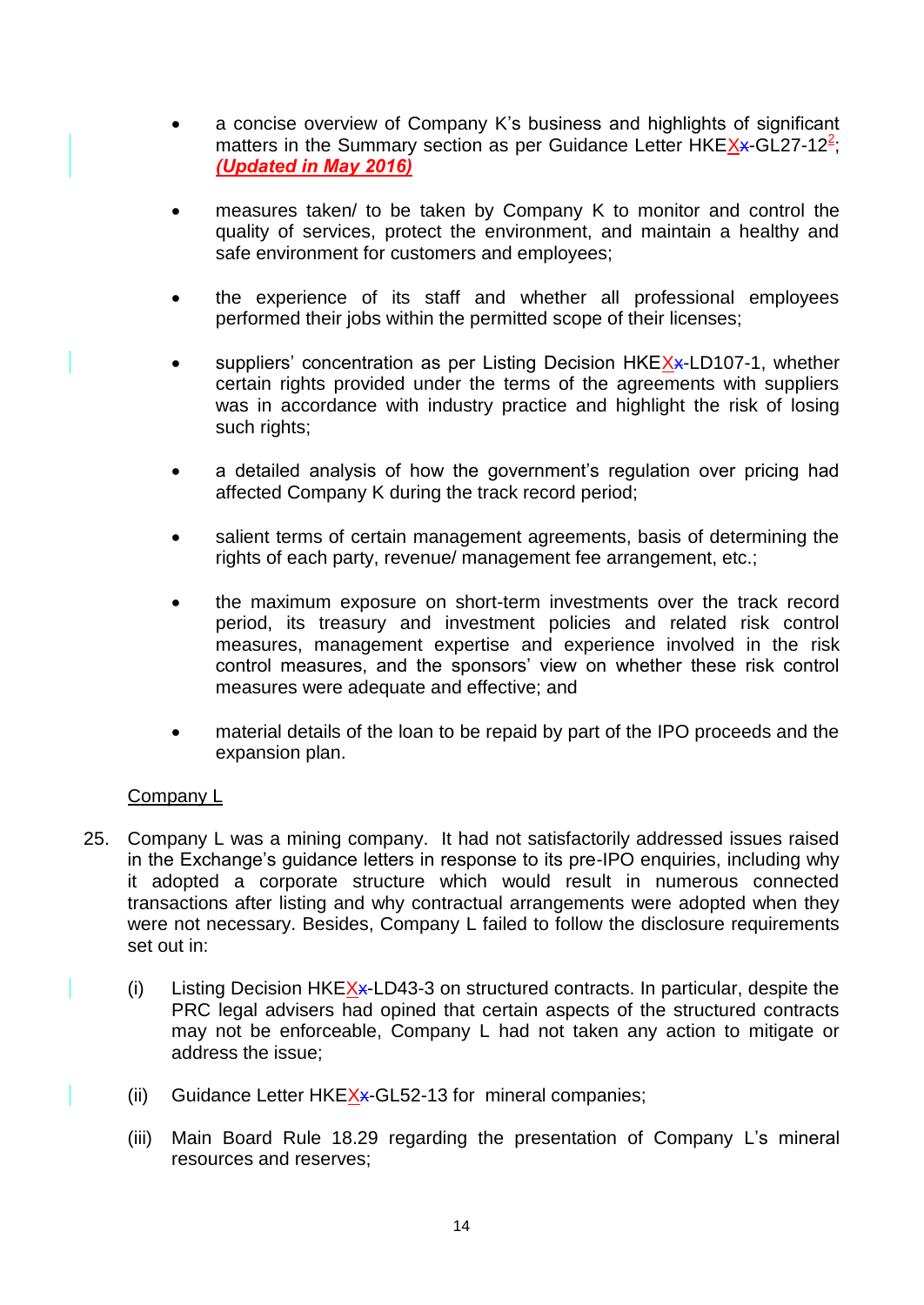- (iv) Guidance Letter HKE $X$ <sup> $\star$ </sup>-GL41-12 on the latest financial, operational and trading position; and
- (v) Guidance Letter HKEXx-GL33-12<sup>4</sup> on the use of proceeds. *(Updated in May 2016)*
- 26. In addition, there were a number of other deficiencies in disclosure:
	- (i) Regulations

The prospectus lacked a comprehensive overview of the key provisions of the rules and regulations specifically relevant to Company L and its compliance with such provisions. In addition, there was only minimal disclosure on how Company L intended to increase its production capacity given the restrictions under the regulations.

#### (ii) Customer concentration

Company L had a high concentration of customer. The prospectus lacked disclosure on the risk of reliance with reference to HKEXx-LD107-1, measures to diversify the customer base, reasons for ceasing sales to a top five customer, and how the high level of/ change in customer concentration had affected Company L's business during the track record period.

#### (iii) Financial information

The accountants' report had not been updated to comply with Rule 8.06. Besides, the "Financial Information" section of the prospectus did not provide sufficient information for investors' assessment of Company L's financial performance and liquidity position, such as its net current liabilities, increasing net losses, high interest costs, reliance on controlling shareholders' guarantee, significant capital expenditures, explanation on the fluctuations in key financial indicators, and how it would secure sufficient funding for its operations and expansion plan.

#### Company M

- 27. Company M was a mining company.
	- (i) Experience of core management team

Among the 10 core management team members identified, we considered that only three of them possessed experience relevant to the exploration and/ or extraction activity of the mineral resource that Company M was pursuing. Company M failed to demonstrate how the experiences of other core management team members on other mineral resources were transferrable to the mineral resource that Company M was pursuing.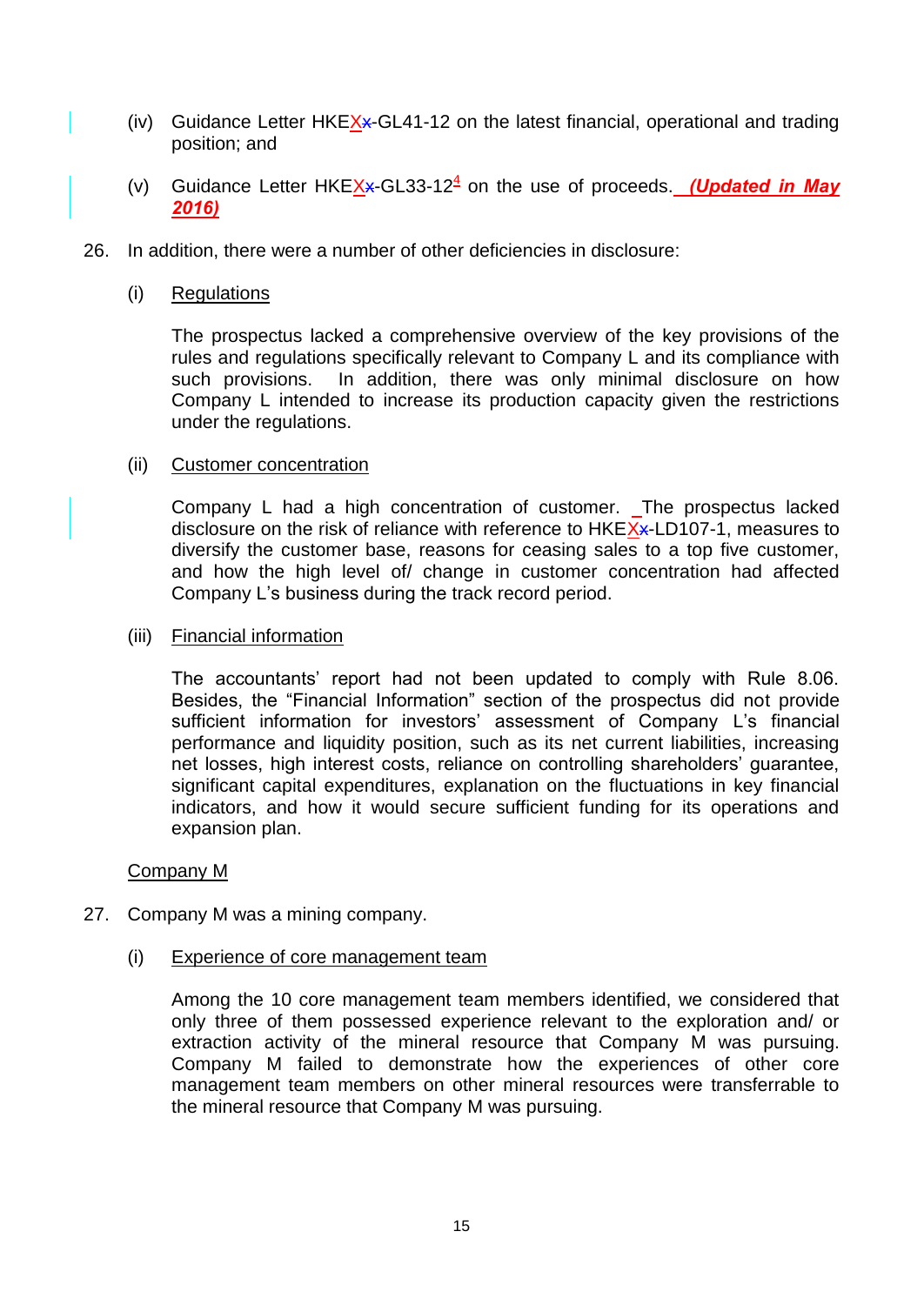### (ii) Competition with controlling shareholder

The controlling shareholder of Company M had interests in various other companies which were engaged in mining business. The prospectus lacked disclosure on:

- the extent of competition between Company M and the excluded business (e.g. scale and size of the mines, financial performance, marketing and sales channel, customers and suppliers base, etc.), whether and how Company M's business and products were delineated from those of the excluded business, whether the excluded business would become significant to Company M in the future, and Company M's intention to acquire them going forward; and
- more details on the basis of the proposed arrangements to delineate the businesses between Company M and the excluded business, and how the first right of refusal/ option to acquire the excluded business could work in practice (e.g. criteria to exercise the first right of refusal/ option to acquire, details of INEDs' expertise and experience in approving the exercise of the first right of refusal/ option to acquire, etc.).
- (iii) Working capital sufficiency and financial independence from controlling shareholder

Company M recorded net loss, operating cash outflow and significant net current liabilities during the track record period. The controlling shareholder had advanced a substantial amount of funds to finance Company M's operation and provided personal guarantee for its banking facility. Given that part of the advance from the controlling shareholder would be repaid by IPO proceeds and the personal guarantee provided would only be released upon listing, Company M had yet to demonstrate that it could operate financially independently from the controlling shareholder at the time of listing under Listing Decision HKEXx-LD69-1.

### Company N

- 28. Company N was a service provider. There were a number of deficiencies in disclosure:
	- (i) Competition with controlling shareholder

The controlling shareholder had certain retained business which also provided the same type of service as Company N. Company N failed to disclose the reasons for excluding the retained business, the size of operation and key financial information of the retained business, whether the controlling shareholder intended to inject the relevant business into the group as required under Rule 8.10(1), the basis and the practicality of the proposed arrangements to delineate the businesses between Company N and the retained business, the corporate governance measures to manage the actual/ potential competition, and the directors and sponsors' views on the adequacy of these measures.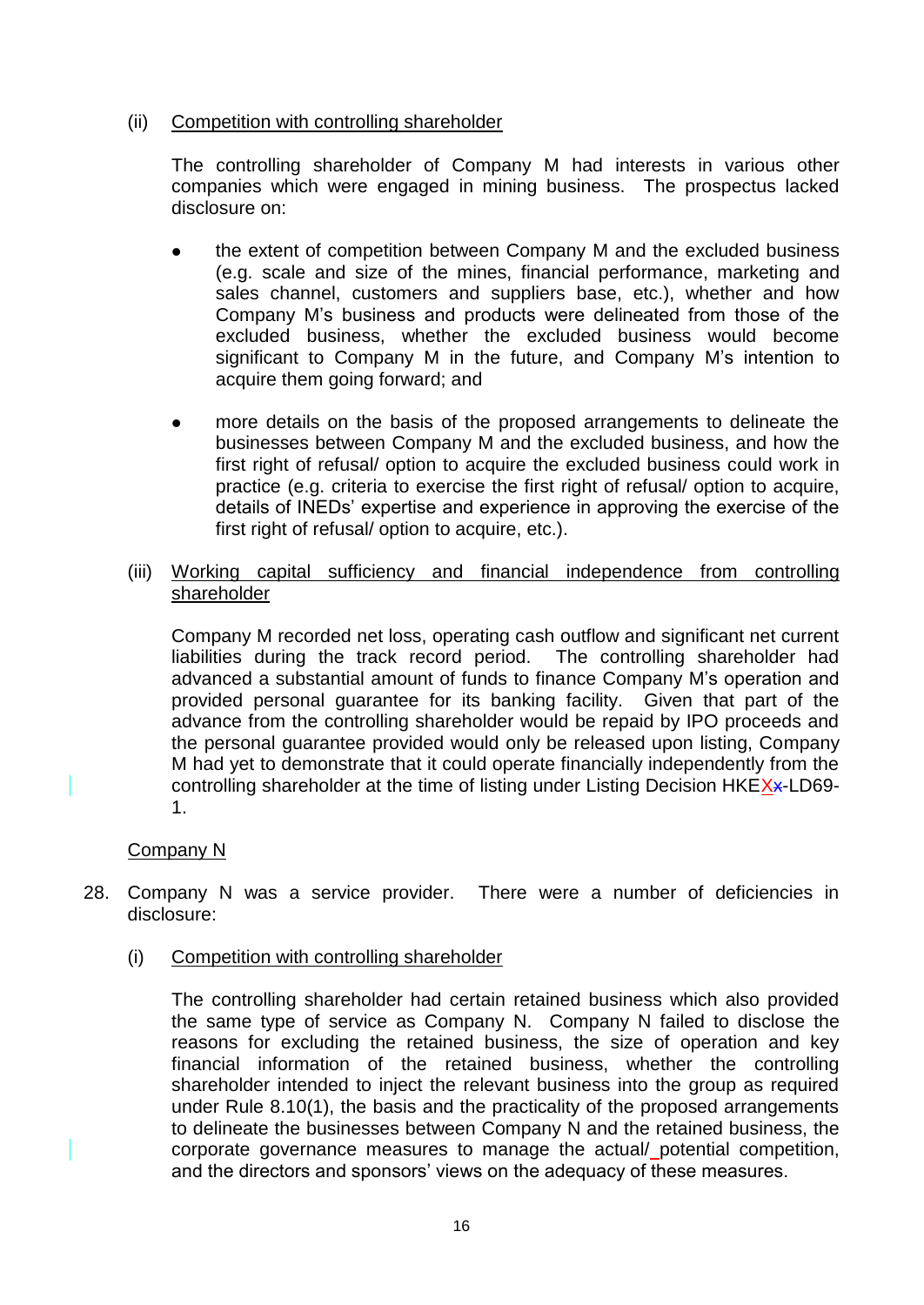### (ii) Structured Contracts

Company N derived a portion of its revenue from online value-added services, which was subject to foreign ownership restriction and was therefore conducted through structured contracts. Besides the foreign ownership restriction, the relevant laws and regulations in the PRC also required foreign investors invested in the provision of online value-added services to meet certain qualification requirement. Based on the disclosure in the prospectus, Company N was unable to fulfill the qualification requirement and thus would not be able to unwind the structured contracts even if the foreign ownership restriction is removed in the future, i.e. unable to follow Listing Decision HKEXx-LD43-3.

The prospectus lacked disclosure on how Company N planned to meet the qualification requirement and whether there was any legal impediment for it to meet the qualification requirement, and other disclosure required under HKEX\*-LD43-3.

### (iii) Non-compliances

Company N had a number of non-compliances during the track record period. However, it failed to make appropriate disclosure as required under the standard comment SC1.2<sup>6</sup> and Guidance Letter HKEXx-GL63-13 including when the noncompliances will be fully rectified, internal control measures that were adopted specifically to address the non-compliances, and the sponsor's view on directors' suitability under Rules 3.08 and 3.09.

## Company O<sup>\*</sup>

29. Company O was engaged in the provision of certain types of products and services. There were a number of deficiencies in disclosure:

### (i) Non-compliances

Company O had a significant number of non-compliances with laws and regulations applicable to its core business and operations. The disclosure on the non-compliance incidents was unclear and insufficient, and should be enhanced to include the causes and reasons for each non-compliances, the involvement of directors and senior management in the non-compliances, the operational and financial impacts on Company O, and the implementation of rectification and precautionary measures and their effectiveness.

Given the significant number of non-compliances, the sponsor should have provided its view on whether the non-compliances had any impact on directors' suitability under GEM Rules 5.01 and 5.02 and Company O's suitability for listing under GEM Rule 11.06. Further, Company O had to demonstrate to our

<sup>1</sup> With effect from 1 October 2013, the disclosure requirement on non-compliances under standard comment SC1.2 was replaced by the requirement set out in paragraph 3.1 of Guidance Letter HKEXx-GL63-13.

GEM listing applicant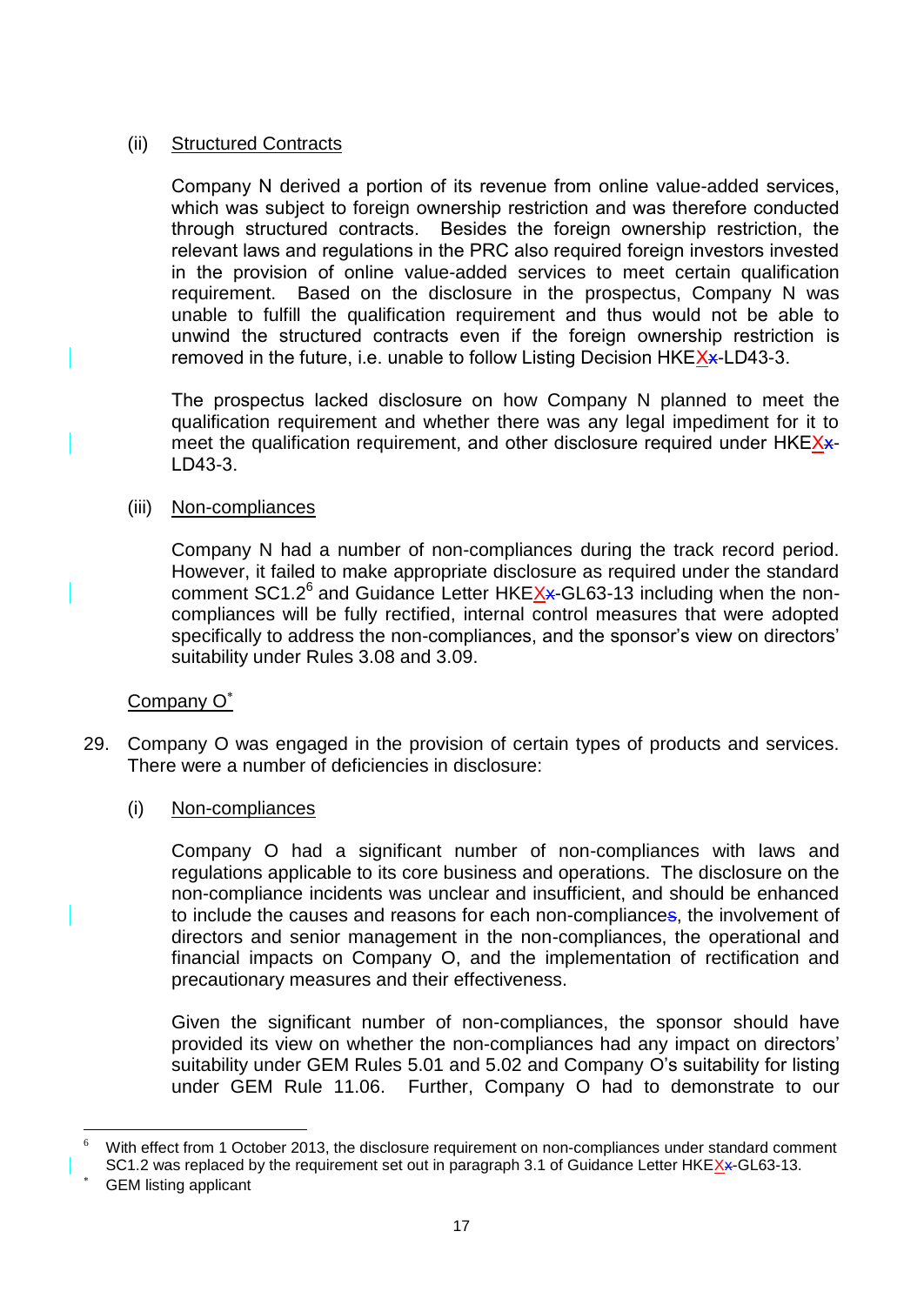satisfaction that it was able to meet the minimum cash flow requirement under GEM Rule 11.12A(1) after excluding the relevant cash flow from the noncompliant sales.

#### (ii) Serious deterioration in recent financial performance

The prospectus lacked detailed discussion on the serious deterioration in Company O's financial performance, including how the changes in regulations and other economic factors would affect Company O's future business and profitability, and the sponsor and directors' views on whether Company O's business was sustainable and suitable for listing under GEM Rule 11.06.

#### (iii) Strategic arrangements with customers

Company O entered into sales agreements with a major customer and a related customer to sell products to them at a discount. The prospectus lacked sufficient information on these agreements including the duration of the agreements, ranges and basis of discount, payment terms, settlement method, major rights and obligations of the parties, and whether these agreements were entered into on normal commercial terms and in accordance with common industry practice.

#### (iv) Money laundering

During the track record period, some of Company O's overseas customers settled their invoices through a licensed money exchange house which then transferred the payments to Company O. Company O was not able to identify the source of funds and was therefore exposed to potential money laundering activities. Besides, some of Company O's sales were conducted in cash.

The prospectus lacked detailed disclosure on the arrangements among Company O, its customers and the exchange house, the reasons for the arrangement and the risks involved, whether there were incidents where Company O was suspected or found to be involved in any illegal activities in relation to funds received from overseas, the amount of sales transactions settled in cash during the track record period, and the specific internal control measures adopted by Company O to detect and prevent its bank accounts being used for illicit purpose and cash misappropriation by its employees.

### (v) Transactions with related parties

Company O sold and purchased products from a company owned by a shareholder during the track record period. Company O did not disclose in the prospectus whether the transactions with this company were entered into in the ordinary and usual course of its business and on normal commercial terms. The shareholder disposed of his interest in Company O subsequent to the track record period and there was no disclosure on whether the transactions with this company would continue after the disposal and what would be the financial impact on Company O going forward.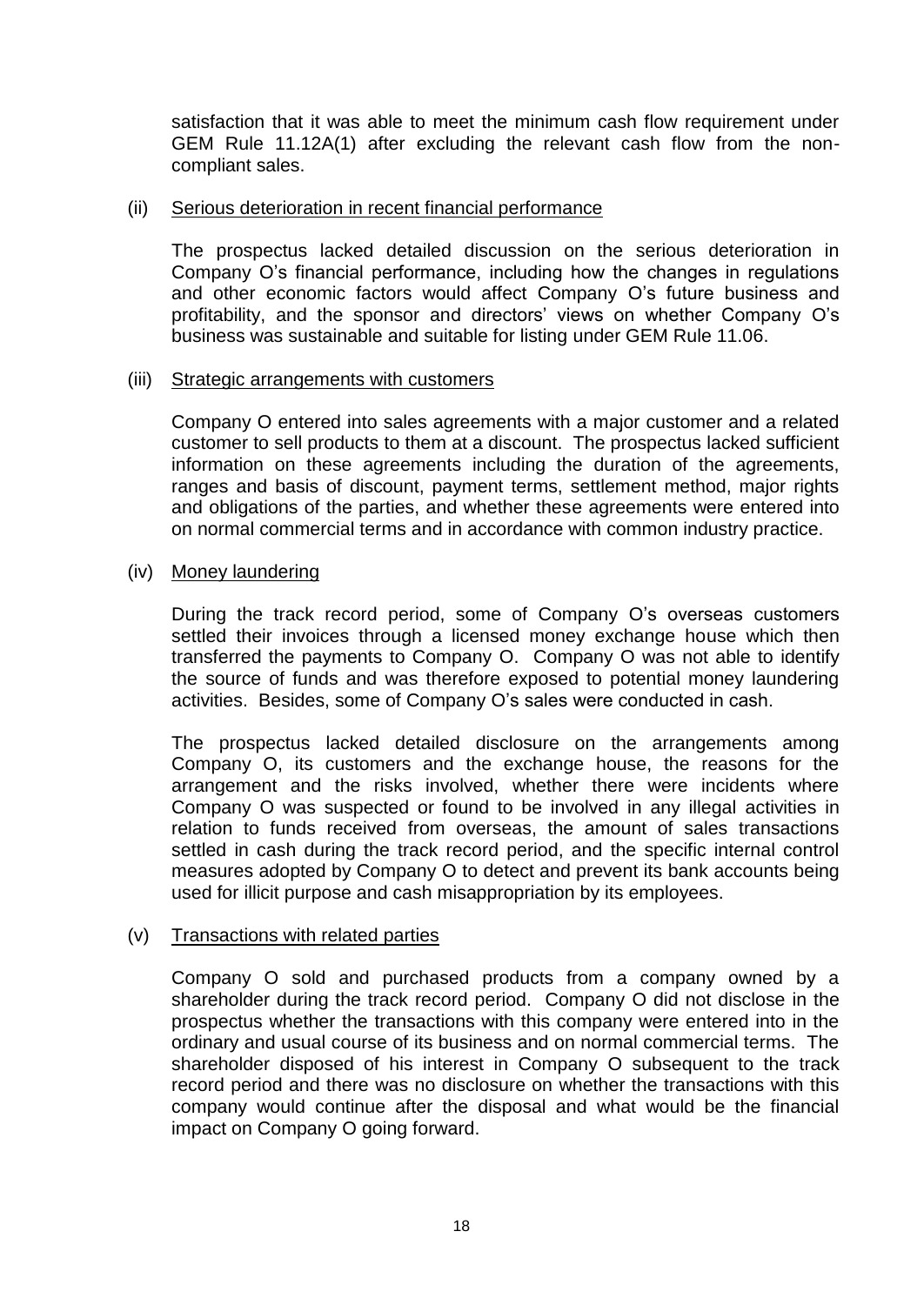### Company P

- 30. Company P was engaged in the sales of certain products.
- 31. Company P entered into a pre-IPO investment agreement with a number of pre-IPO investors, pursuant to which the pre-IPO investors might request Company P to redeem all or a portion of their shares when certain conditions were not met. This did not follow Guidance Letter HKEXx-GL43-12 under which any put or exit options are disallowed except when the terms of the pre-IPO investment clearly states that the put or exit option could only be exercised when listing does not take place. To follow the Guidance Letter HKEXx-GL43-12, Company P would have had to amend the terms of the pre-IPO investment and follow the 180-day requirement in the Guidance Letter HKE $X$  $\star$ -GL29-12, unless there was a legal opinion that such amendment would not constitute a new agreement, or unwind the pre-IPO investment.
- 32. In addition, there were a number of deficiencies in disclosure in relation to the sustainability of business and non-compliance matters:
	- (i) Sustainability of business due to heavy reliance on a customer
		- Company P relied heavily on one customer but there was no long-term contract with this customer. The prospectus lacked disclosure required under Listing Decision HKEXx-LD107-1, including whether reliance was mutual and complementary, and what were the measures adopted to reduce reliance;
		- industry organizations had imposed limits on the level of supply of the product. Company P failed to disclose whether it had complied with the limit and if not, the amount of revenue and profit generated from sales that exceeded the limit and the maximum potential penalty, the potential impact if more stringent measures were adopted to control the limit, Company P's strategy to maintain its business going forward, and why it would use a majority of the IPO proceeds to expand its capacity given the limit; and
		- Company P failed to include a detailed analysis on the significant fluctuations of gross and net profit margins, the relevant sensitivity analysis, the latest operational and financial performance subsequent to the track record period, and the directors' and sponsor's views on Company P's sustainability of business.

### (ii) Non-compliances and suitability of directors

During the track record period, Company P had a number of non-compliances. Company P failed to make disclosure as required under standard comment SC1.2<sup>36</sup> and Guidance Letter HKEXx-GL63-13.